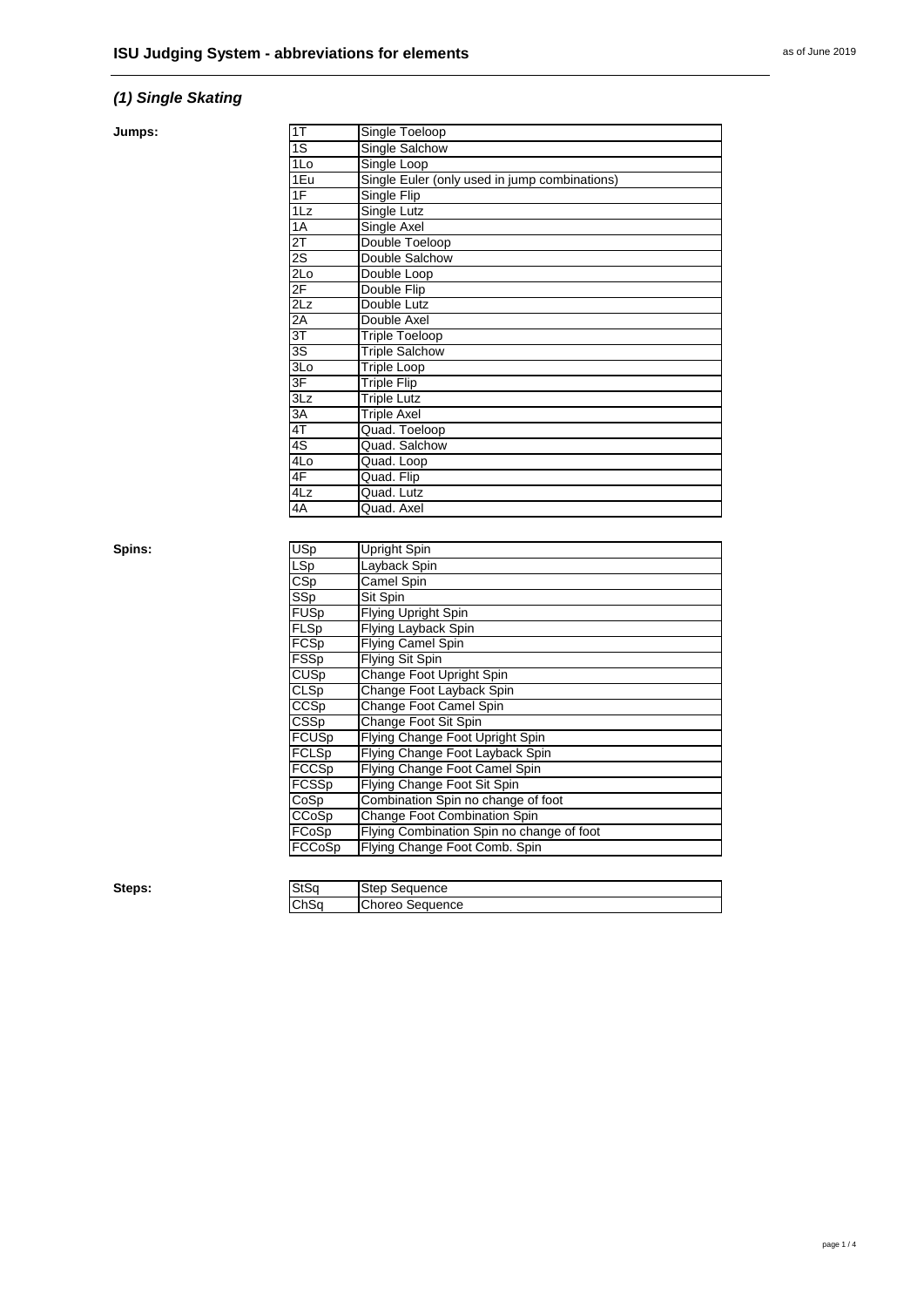# *(2) Pair Skating*

| Solo jumps:           | see Single Skating |                                      |
|-----------------------|--------------------|--------------------------------------|
| Lifts:                | 1Li                | Group 1 Lift (Armpit Hold Position)  |
|                       | 2Li                | Group 2 Lift (Waist Hold Position)   |
|                       | 3Li                | Group 3 Lift (Hand to Hip Position)  |
|                       | 4Li                | Group 4 Lift (Hand to Hand Position) |
|                       | $5$ TLi            | Group 5 Toe Lasso Lift               |
|                       | 5SLi               | Group 5 Step in Lasso Lift           |
|                       | 5BLi               | Group 5 Backward Lasso Lift          |
|                       | 5ALi               | Group 5 Axel Lasso Lift              |
|                       | 5RLi               | Group 5 Reverse Lasso Lift           |
|                       |                    |                                      |
| <b>Twist Lifts:</b>   | 1Tw                | Single Twist Lift                    |
|                       | 2Tw                | Double Twist Lift                    |
|                       | 3Tw                | <b>Triple Twist Lift</b>             |
|                       | 4Tw                | Quad. Twist Lift                     |
|                       |                    |                                      |
| Throw Jumps:          | 1TTh               | Throw Single Toe Loop                |
|                       | 1STh               | <b>Throw Single Salchow</b>          |
|                       | 1LoTh              | Throw Single Loop                    |
|                       | 1FTh               | <b>Throw Single Flip</b>             |
|                       | 1LzTh              | Throw Single Lutz                    |
|                       | 1ATh               | Throw Single Axel                    |
|                       | 2TTh               | <b>Throw Double Toeloop</b>          |
|                       | 2STh               | Throw Double Salchow                 |
|                       | 2LoTh              | Throw Double Loop                    |
|                       | 2FTh               | Throw Double Flip                    |
|                       | 2LzTh              | <b>Throw Double Lutz</b>             |
|                       | 2ATh               | <b>Throw Double Axel</b>             |
|                       | 3TTh               | <b>Throw Triple Toeloop</b>          |
|                       | 3STh               | Throw Triple Salchow                 |
|                       | 3LoTh              | <b>Throw Triple Loop</b>             |
|                       | 3FTh               | Throw Triple Flip                    |
|                       | 3LzTh              | Throw Triple Lutz                    |
|                       | 3ATh               | <b>Throw Triple Axel</b>             |
|                       | 4TTh               | Throw Quad. Toe Loop                 |
|                       | 4STh               | Throw Quad. Salchow                  |
|                       | 4LoTh              | Throw Quad. Loop                     |
|                       | 4FTh               | Throw Quad. Flip                     |
|                       | 4LzTh              | Throw Quad. Lutz                     |
|                       |                    |                                      |
| <b>Death Spirals:</b> | FiDs               | Forward Inside Death Spiral          |
|                       | <b>BiDs</b>        | Backward Inside Death Spiral         |
|                       | FoDs               | Forward Outside Death Spiral         |
|                       | <b>BoDs</b>        | <b>Backward Outside Death Spiral</b> |
|                       | PiF                | Pivot Figure                         |
| Solo Spins:           | see Single Skating |                                      |
| Pair Spins:           | PSp                | Pair Spin                            |
|                       | PCoSp              | Pair Combination Spin                |
|                       |                    |                                      |

Steps: Steps: Steps: Steps: Steps: Steps: Steps: Steps: Steps: Steps: Steps: Steps: Steps: Steps: Steps: Steps: Steps: Steps: Steps: Steps: Steps: Steps: Steps: Steps: Steps: Steps: Steps: Steps: Steps: Steps: Steps: Steps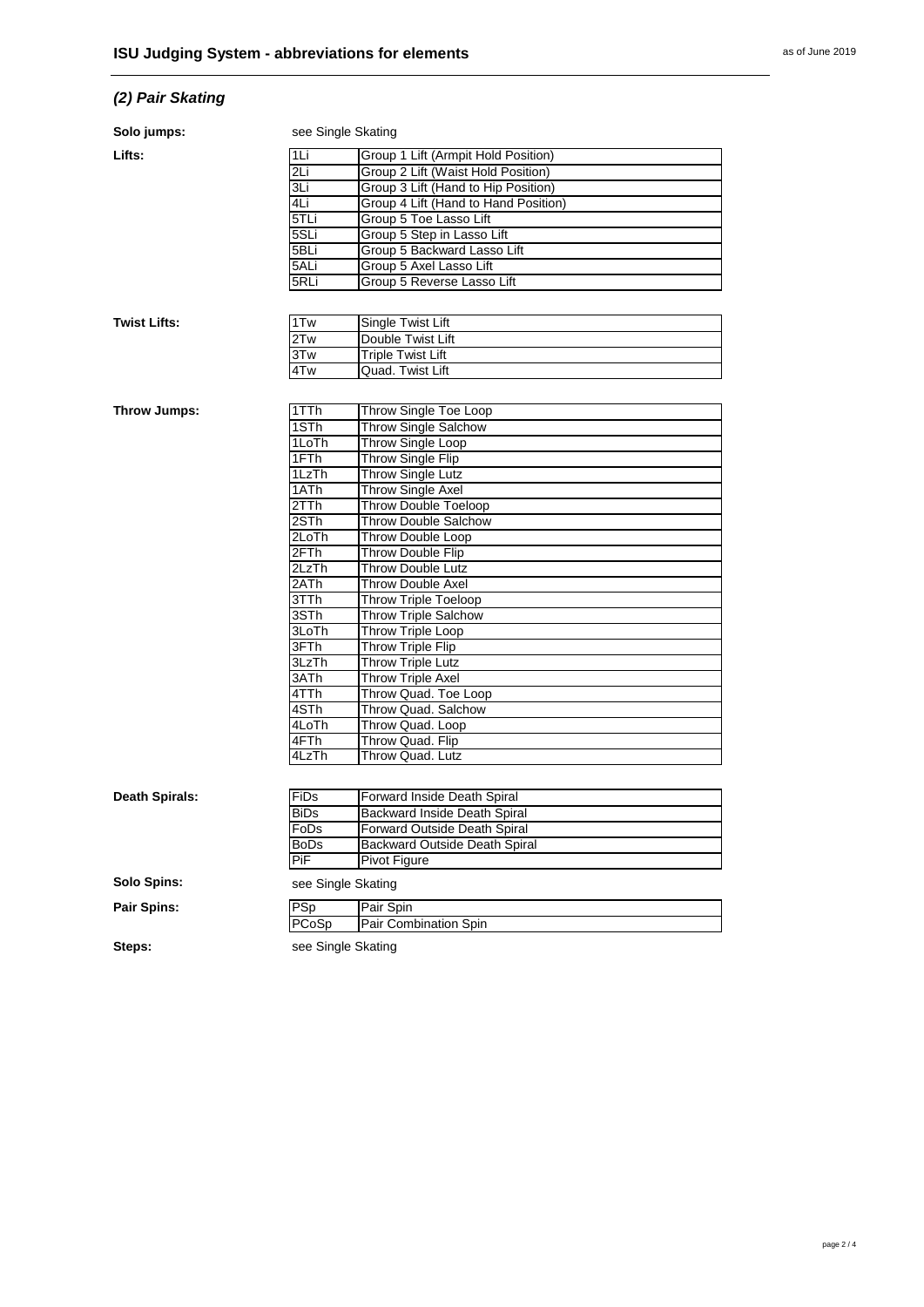### *(3) Ice Dance*

#### **Pattern Da**

|                                | FO                     | Fourteenstep                                                                    |
|--------------------------------|------------------------|---------------------------------------------------------------------------------|
|                                | <b>FT</b>              | Foxtrot                                                                         |
|                                | RF                     | Rocker Foxtrot                                                                  |
|                                | TTF                    | <b>Tea-Time Foxtrot</b>                                                         |
|                                | SD                     | Swing Dance                                                                     |
|                                | <b>DW</b>              | Dutch Waltz                                                                     |
|                                | WiW                    | Willow Waltz                                                                    |
|                                | EW                     | European Waltz                                                                  |
|                                | AW                     | American Waltz                                                                  |
|                                | WW                     | Westminster Waltz                                                               |
|                                | $\overline{\text{vw}}$ | Viennese Waltz                                                                  |
|                                | OW                     | <b>Austrian Waltz</b>                                                           |
|                                | SW                     | <b>Starlight Waltz</b>                                                          |
|                                | <b>RW</b>              | Ravensburger Waltz                                                              |
|                                | GW                     | Golden Waltz                                                                    |
|                                | ΚI                     | Kilian                                                                          |
|                                | ΥP                     | Yankee Polka                                                                    |
|                                | QS                     | Quickstep                                                                       |
|                                | $\overline{FS}$        | Finnstep                                                                        |
|                                | PD                     | Paso Doble                                                                      |
|                                | RH                     |                                                                                 |
|                                |                        | Rhumba                                                                          |
|                                | CC                     | Cha Cha Congelado                                                               |
|                                | SS                     | Silver Samba                                                                    |
|                                | TF                     | Tango Fiesta                                                                    |
|                                | ТC                     | Tango Canasta                                                                   |
|                                | ТA                     | Tango                                                                           |
|                                | AT                     | <b>Argentine Tango</b>                                                          |
|                                | <b>TR</b>              | Tango Romantica                                                                 |
|                                | <b>RB</b>              | <b>Rhythm Blues</b>                                                             |
|                                | <b>BL</b>              | <b>Blues</b>                                                                    |
|                                | MВ                     | <b>Midnight Blues</b>                                                           |
|                                |                        |                                                                                 |
|                                | Sq                     | Sequence                                                                        |
|                                | Se                     | Section                                                                         |
|                                | Y                      | Yes (Keypoint)                                                                  |
|                                | N                      | No (Keypoint)                                                                   |
|                                |                        | Timing (Keypoint)                                                               |
|                                |                        |                                                                                 |
| <b>Pattern Dance Elements:</b> | 1TTF                   | PD Element Tea-Time Foxtrot Section 1 (Juniors)                                 |
|                                | 2TTF                   | PD Element Tea-Time Foxtrot Section 2 (Juniors)                                 |
|                                | 1FS                    | PD Element Finnstep Section 1 (Seniors)                                         |
|                                |                        |                                                                                 |
| Spins:                         | Sp                     | Spin                                                                            |
|                                |                        |                                                                                 |
|                                |                        |                                                                                 |
|                                | CoSp                   | <b>Combination Spin</b>                                                         |
|                                |                        |                                                                                 |
|                                | StaLi                  | <b>Stationary Lift</b>                                                          |
|                                | SILi                   | <b>Straight Line Lift</b>                                                       |
|                                | CuLi                   | Curve Lift                                                                      |
|                                | RoLi                   | <b>Rotational Lift</b>                                                          |
|                                |                        |                                                                                 |
|                                | SqTwL                  | Set of Sequential Twizzles Lady (RD only)                                       |
|                                | SqTwM                  | Set of Sequential Twizzles Man (RD only)                                        |
| Lifts:<br>Twizzles:            | SyTwL                  | Set of Synchronized Twizzles Lady (FD only)                                     |
|                                | SyTwM                  | Set of Synchronized Twizzles Man (FD only)                                      |
|                                |                        |                                                                                 |
|                                |                        |                                                                                 |
|                                |                        | note: will be called as combination element (SqTwL + SqTwM resp. SyTwL + SyTwM) |
|                                | <b>PStL</b>            | Pattern Dance Type Sequence Lady                                                |
|                                | <b>PStM</b>            | Pattern Dance Type Sequence Man                                                 |
|                                | OFStL                  | One Foot Step Sequence Lady (FD only)                                           |
|                                | <b>OFStM</b>           | One Foot Step Sequence Man (FD only)                                            |
|                                |                        | note: will be called as combination element (PStL + PStM resp. OFStL + OFStM)   |
|                                | MiSt                   | Midline Step Sequence                                                           |
| Steps:                         | DiSt                   | Diagonal Step Sequence                                                          |
|                                | CiSt                   | Circular Step Sequence                                                          |
|                                | <b>SeSt</b>            | Serpentine Step Seqence                                                         |
|                                |                        |                                                                                 |
|                                | ChL <sub>i1</sub>      | Choreographic Dance Lift                                                        |
|                                |                        |                                                                                 |
| <b>Choreographic Elements:</b> | ChSp1<br>ChTw1         | Choreographic Spinning Movement<br>Choreographic Twizzling Movement             |